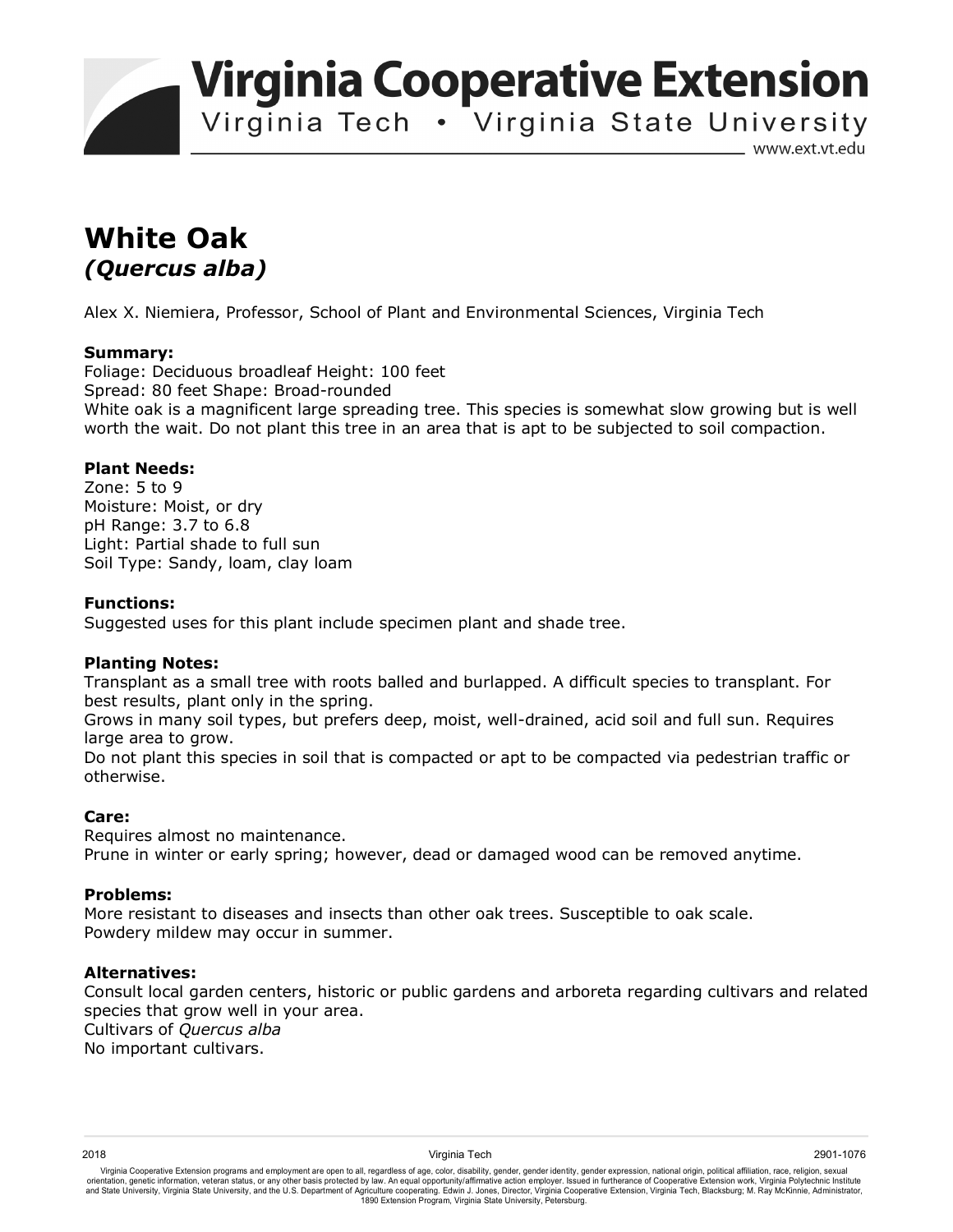#### **Comments:**

A majestic, wide-spreading specimen for spacious locations.

In areas where tree is native, this species becomes a handsome, durable, long-lived tree. Arguably, this species is the king of eastern forests.

Acorns from this tree provide food for many animals.

*This material was developed by Carol Ness as part of the Interactive Design and Development Project funded by the Kellogg Foundation.*